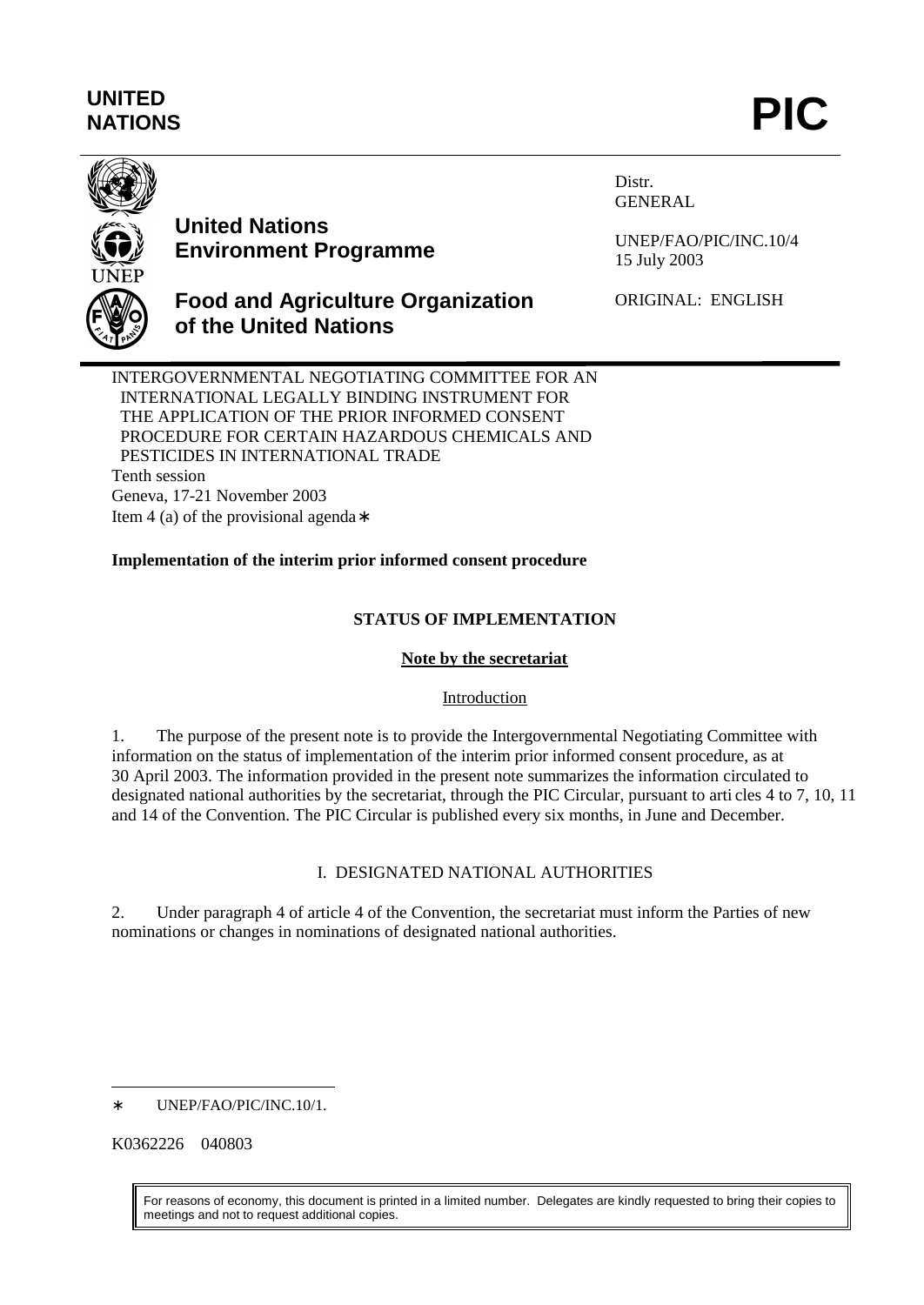#### UNEP/FAO/PIC/INC.10/4

3. As at 30 April 2003, 168 Parties<sup>1</sup> were participating in the interim prior informed consent procedure and had nominated a total of 256 designated national authorities. The secretariat up dates the list of designated national authorities as new nominations and changes to existing designated national authorities are received and distributes the complete list with the PIC circular every six months.

#### II. CHEMICALS SUBJECT TO THE INTERIM PRIOR INFORMED CONSENT PROCEDURE AND DISTRIBUTION OF DECISION GUIDANCE DOCUMENTS

4. Appendix III of the PIC Circular contains a list of chemicals that are currently subject to the interim prior informed consent procedure and the date of first dispatch of the corresponding decision guidance document to designated national authorities.

5. To date, 22 pesticides, 5 severely hazardous pesticide formulations and 5 industrial chemicals are subject to the interim prior informed consent procedure. They include the chemicals listed in Annex III of the Convention and also binapacryl, toxaphene, ethylene dichloride, ethylene oxide and monocrotophos.

6. At its ninth session, in October 2002, the Intergovernmental Negotiating Committee adopted the decision guidance document for all formulations of monocrotophos, with the effect that they are now subject to the interim prior informed consent procedure. That decision guidance document was circulated to all Parties on 1 February 2003 together with a request for them to notify their decisions regarding future imports of monocrotophos by 30 October 2003. Those import decisions will be reflected in the PIC Circular of December 2003.

#### III. NOTIFICATION OF FINAL REGULATORY ACTION TO BAN OR SEVERELY RESTRICT A CHEMICAL

7. Under paragraph 3 of article 5 of the Convention, the secretariat is required to circulate summaries of notifications of final regulatory actions received, having verified whether the notification contains the information required under Annex I of the Convention. Under paragraph 4 of the article, the secretariat must circulate a synopsis of the notifications of final regulatory actions which it has received, including information regarding those notifications that do not contain all the information required under Annex I of the Convention. Such synopses are communicated to Parties through the PIC Circular.

8. Table 1 below gives an overview of the number of notifications submitted under the interim prior informed consent procedure between 11 September 1998 and 30 April 2003.

 $\overline{a}$ 

<sup>1</sup> During the interim period before the Convention enters into force, the term "Party" is understood to mean any State or regional economic integration organization having nominated a designated national authority or authorities for the purpose of participating in the interim prior informed consent procedure.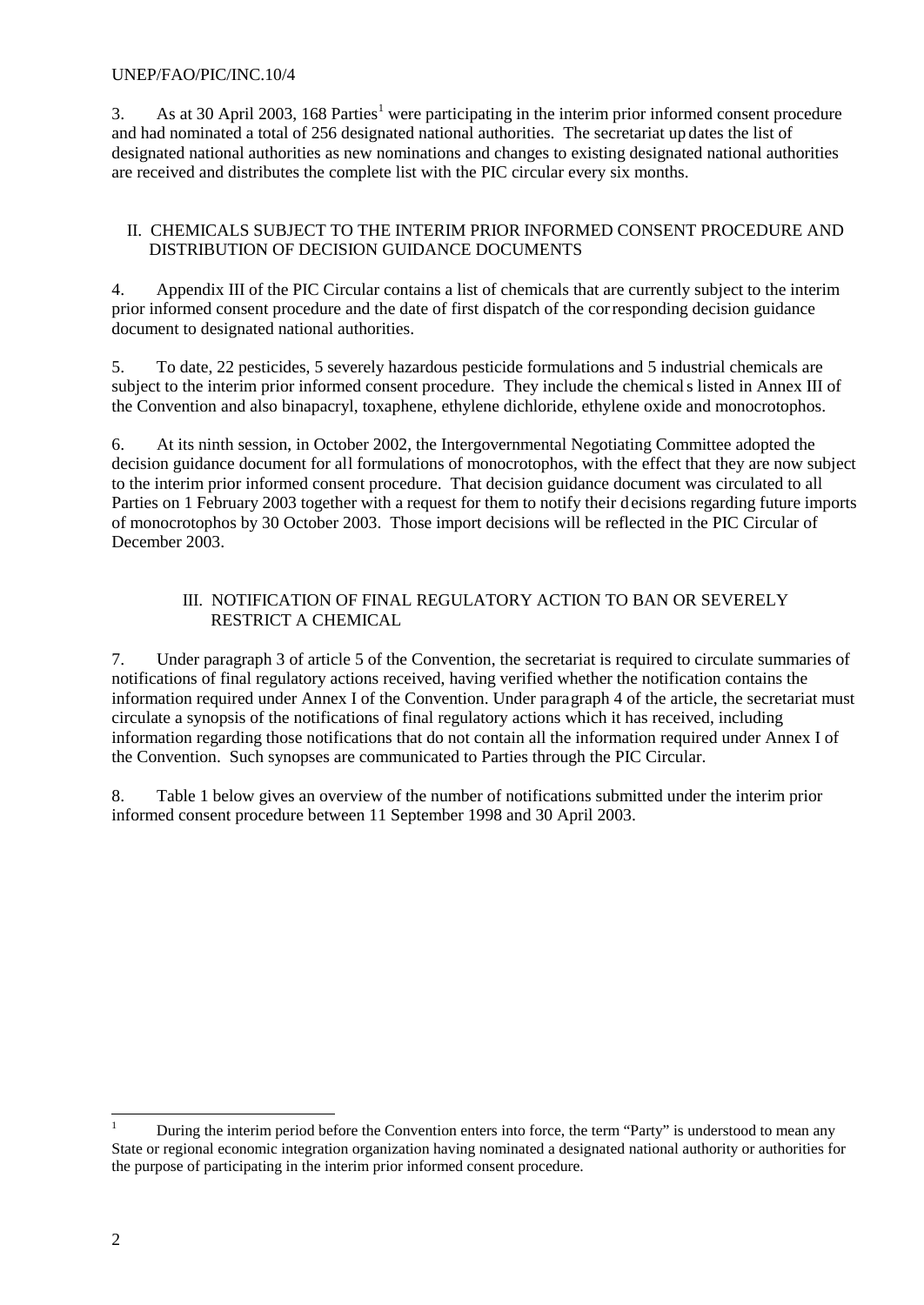|                              | PIC Circular  | PIC Circular | PIC Circular   | PIC Circular | PIC Circular      | PIC Circular |
|------------------------------|---------------|--------------|----------------|--------------|-------------------|--------------|
|                              | XII           | XIII         | <b>XIV</b>     | XV           | XVI               | XVII         |
|                              | December 2000 | June 2001    | December 2001  | June 2002    | December 2002     | June 2003    |
| <b>Notifications</b>         | 66            | 23           | 40             | 8            |                   | $27*$        |
| submitted                    |               |              |                |              |                   |              |
| Number of notifying          | 10            | $5^{**}$     | $5^{**}$       | $5***$       | $1$ <sup>**</sup> | $4^{**}$     |
| <b>States</b>                |               |              |                |              |                   |              |
| Notifications verified       | 42            | 23           | 40             | 8            | $\overline{7}$    | 11           |
| as meeting the               |               |              |                |              |                   |              |
| requirements of              |               |              |                |              |                   |              |
| Annex I of the               |               |              |                |              |                   |              |
| Convention                   |               |              |                |              |                   |              |
| Notifications verified       | 24            |              |                |              |                   |              |
| as not meeting the           |               |              |                |              |                   |              |
| requirements of              |               |              |                |              |                   |              |
| Annex I of the<br>Convention |               |              |                |              |                   |              |
| <b>Notifications</b>         |               |              | $\overline{c}$ |              |                   | $26*$        |
| concerning chemicals         | 24            |              |                |              |                   |              |
| already subject to the       |               |              |                |              |                   |              |
| prior informed               |               |              |                |              |                   |              |
| consent procedure            |               |              |                |              |                   |              |
| <b>Notifications</b>         | 42            | 23           | 38             | 8            | $\overline{7}$    |              |
| concerning new               |               |              |                |              |                   |              |
| chemicals not subject        |               |              |                |              |                   |              |
| to the interim prior         |               |              |                |              |                   |              |
| informed consent             |               |              |                |              |                   |              |
| procedure                    |               |              |                |              |                   |              |

Table 1. Overview of number of notifications submitted under the interim prior informed consent procedure (11 September 1998 to 30 April 2003)

\* Of the notifications submitted, 16 remain subject to verification.

Includes the European Community (Austria, Belgium, Denmark, Finland, France, Germany, Greece, Ireland, Italy, Luxembourg, Netherlands, Portugal, Spain, Sweden and United Kingdom of Great Britain and Northern Ireland).

9. As at 30 April 2003, a total of 131 notifications for 103 chemicals had been submitted which met the information requirements of Annex I. Of the 103 chemicals concerned, 82 are currently not subject to the prior informed consent procedure. Those chemicals will be candidates for further consideration once a second notification verified as meeting the information requirements of Annex I has been submitted from a second interim prior informed consent region.

10. The secretariat has received notifications which meet the information requirements of Annex I from at least two interim prior informed consent regions for four candidate chemicals: two pesticides, parathion and tributyl tin compounds, and two industrial chemicals, tetramethyl lead and tetraethyl lead. Summaries of those notifications were published in the PIC Circular. The notifications and supporting documentation were forwarded to the members of the Interim Chemical Review Committee for consideration at its fourth session.

#### IV. PROPOSAL FOR INCLUSION OF SEVERELY HAZARDOUS PESTICIDE FORMULATIONS

11. Under paragraphs 2 and 3 of article 6 of the Convention, once the secretariat has verified that a submitted proposal for a severely hazardous pesticide formulation contains the information required in part 1 of Annex IV of the Convention, it must prepare a summary of the proposal and initiate collection of the information listed in part 2 of Annex IV. Summaries of the proposals verified as complete are circulated in appendix II of the PIC Circular.

12. Within the reporting period, 1 May 2002 to 30 April 2003, no proposals for severely hazardous pesticide formulations which were verified as complete were submitted.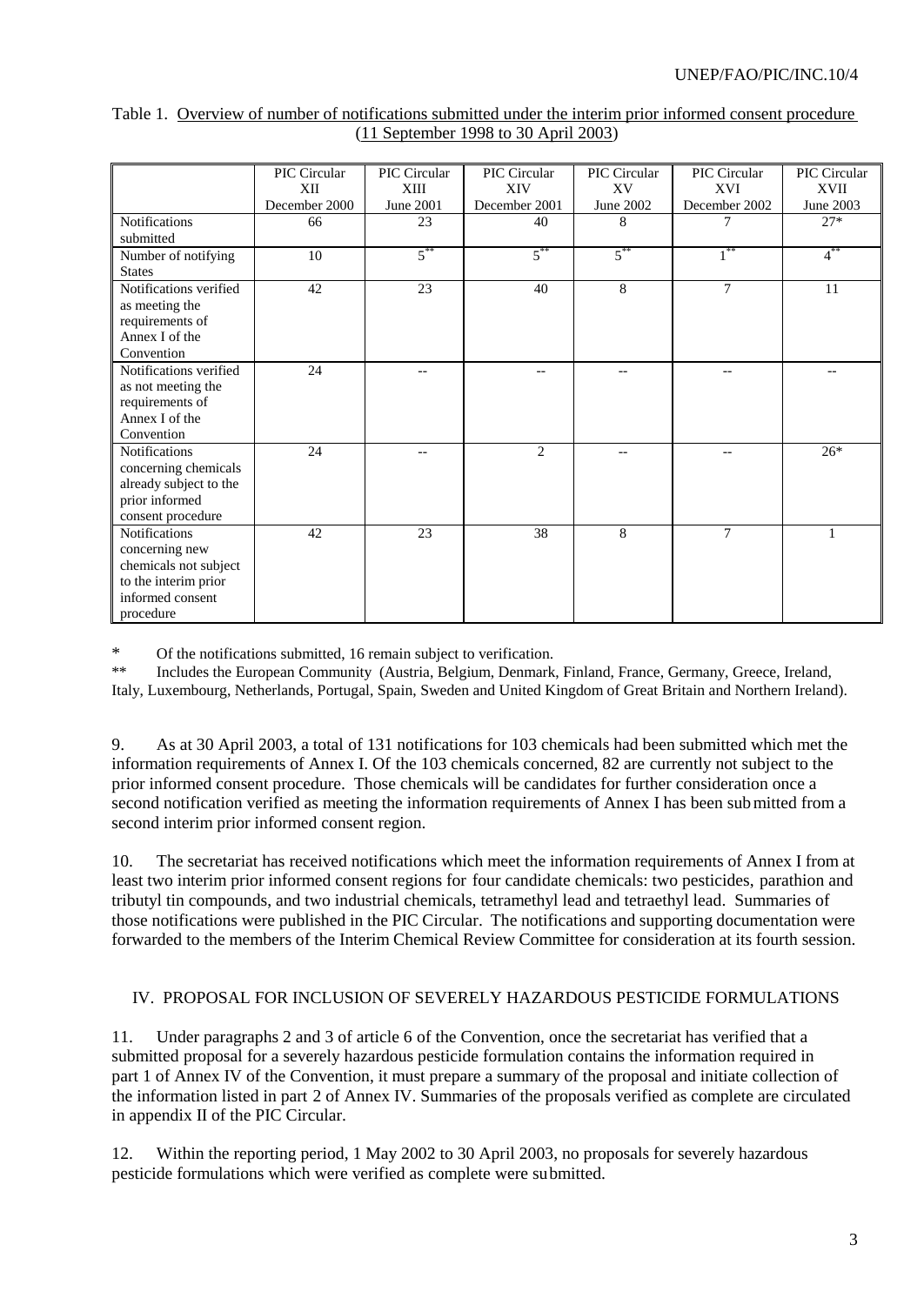### V. RESPONSES CONCERNING FUTURE IMPORT OF A CHEMICAL

13. Under paragraph 2 of article 10 of the Convention, for each chemical subject to the interim prior informed consent procedure each Party must transmit to the secretariat, as soon as possible, and in any event no later than nine months after the date of dispatch of the relevant decision guidance document, a response concerning the future import of the chemical concerned. Under paragraph 4 of the article the response must consist of either a final decision or an interim response. Interim responses may include an interim decision regarding import. Under paragraph 2 of the article, if a Party modifies that response, the designated national authority must forthwith submit the revised response to the secretariat.

14. Under paragraph 10 of article 10, every six months the secretariat must inform all Parties of the responses received regarding future import, including a description of the legislative or administrative measures on which the decisions have been based, where available. This is done through appendix IV of the PIC Circular. Also, any response listed in the PIC Circular that does not address importation is considered to be an interim response that does not contain an interim decision.

15. Under paragraph 3 or article 10, the secretariat must, at the expiration of the time period given in paragraph 2 of the article, forthwith address to a Party that has not provided such a response a written request to do so. Such requests are addressed to the designated national authority through the PIC Circular. Where a Party is listed in appendix IV of the PIC Circular under the heading "Cases of failure to transmit a response", the designated national authority should consider that listing as representing a writt en request for that Party to provide a response for that chemical pursuant to paragraph 2 of article 10.

16. The attention of designated national authorities is also drawn through the PIC Circular to failures to transmit a response or an interim response that does not contain an interim decision for the purposes of paragraph 2 of article 11 of the Convention.

17. Table 2 below contains an overview of the level of import responses for all the chemicals subject to the interim prior informed consent procedure submitted by Parties as at 30 April 2003.

18. The first three columns present the number of import responses and the overall rate of import responses for those chemicals listed in Annex III of the Convention for which the decision guidance documents were dispatched prior to September 1998. The last three columns present the number of import responses and the overall rate of response for those chemicals added to the interim prior informed consent procedure since September 1998 and for which decision guidance documents were dispatched in September 1999 (binapacryl and toxaphene), February 2001 (ethylene oxide and ethylene dichloride) and February 2003 (monocrotophos).

19. The first row of the table presents the actual number of responses submitted against the total number of possible responses, with the response rate as at December 1999, calculated as a percentage, indicated in parentheses. The middle rows of the table present the number of additional responses received and recorded in the subsequent PIC Circulars. Totals are provided in the last two rows of the table.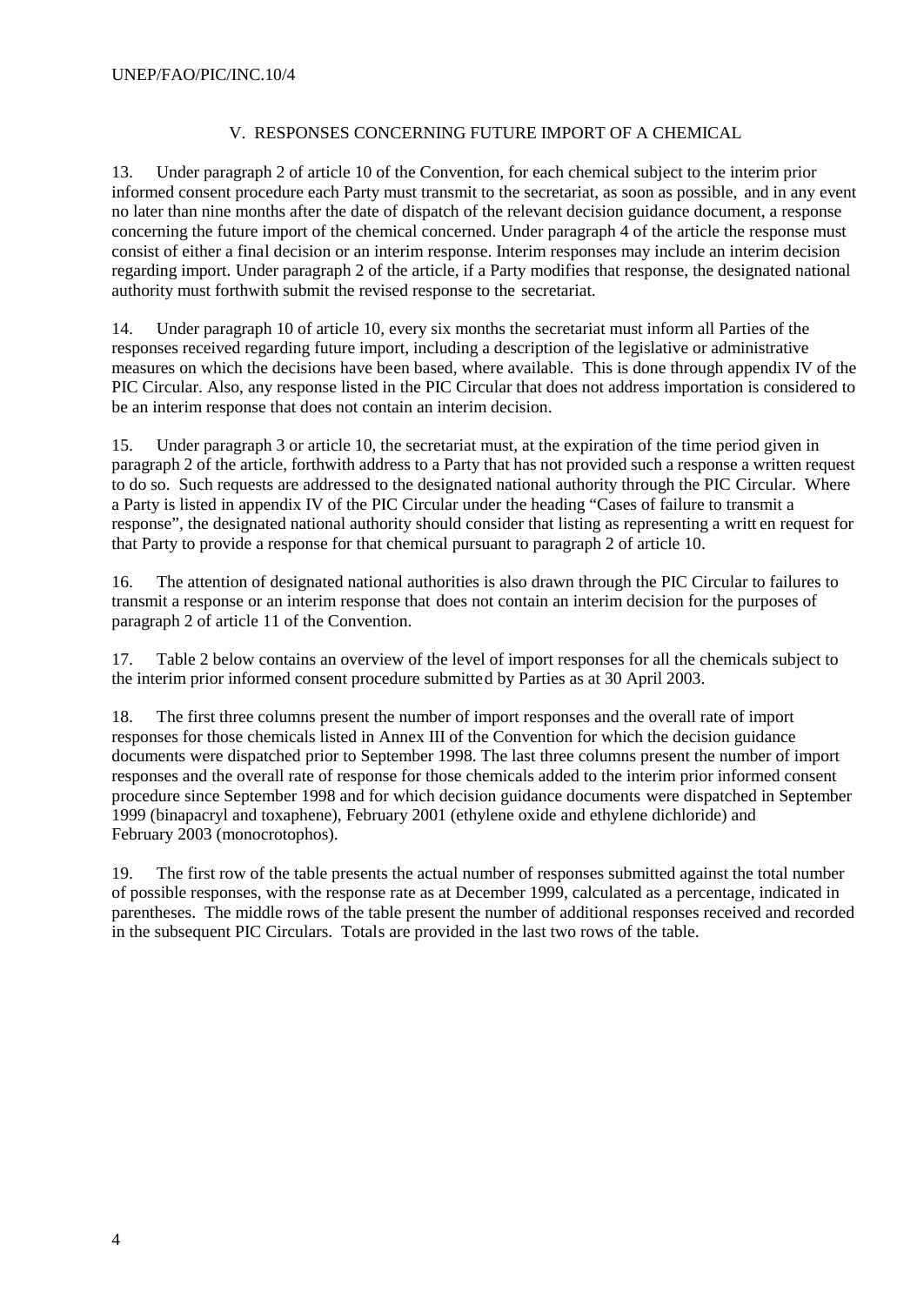|                                      |             | Decision guidance document dispatched prior to |                                  | Decision guidance document |                          |                |  |
|--------------------------------------|-------------|------------------------------------------------|----------------------------------|----------------------------|--------------------------|----------------|--|
| PIC Circular                         |             | adoption of the Convention (September 1998)    | dispatched after adoption of the |                            |                          |                |  |
|                                      |             |                                                | Convention                       |                            |                          |                |  |
|                                      | Pesticides  | Severely                                       | Industrial                       | Pesticides                 | Pesticides               | Pesticide      |  |
|                                      |             | hazardous                                      | chemicals                        | (Sept.                     | (Feb.                    | (Feb.          |  |
|                                      |             | pesticide                                      |                                  | 1999)                      | 2001)                    | 2003)          |  |
|                                      |             | formulations                                   |                                  |                            |                          |                |  |
| X (December 1999)                    |             |                                                |                                  |                            |                          |                |  |
| Submitted/expected*                  | 1,508/2,669 | 165/785                                        | 225/785                          |                            |                          |                |  |
| (rate)                               | (57%)       | (21%)                                          | (29%)                            |                            |                          |                |  |
| $XI$ (June 2000)                     |             |                                                |                                  |                            |                          |                |  |
| Submitted/expected                   | $+5$        | $+6$                                           | $+0$                             | 27/326                     |                          |                |  |
| (rate)                               |             |                                                |                                  | (8%)                       |                          |                |  |
| XII (December 2000)                  |             |                                                |                                  |                            |                          | $-$            |  |
| Submitted                            | $+128$      | $+99$                                          | $+14$                            | $+34$                      | $\overline{\phantom{a}}$ |                |  |
| $\overline{\text{XIII}}$ (June 2001) |             |                                                |                                  |                            |                          | $\overline{a}$ |  |
| Submitted                            | $+56$       | $+24$                                          | $+15$                            | $+10$                      |                          |                |  |
| XIV (December 2001)                  |             |                                                |                                  |                            |                          |                |  |
| Submitted/expected                   | $+30$       | $+16$                                          | $+4$                             | $+13$                      | 67/330                   |                |  |
| (rate)                               |             |                                                |                                  |                            | (20%)                    |                |  |
| XV (June 2002)                       |             |                                                |                                  |                            | $+5$                     | $-$            |  |
| Submitted                            | $+0$        | $+0$                                           | $+10$                            | $+0$                       |                          |                |  |
|                                      |             |                                                |                                  |                            |                          |                |  |
| XVI (December 2002)                  |             |                                                |                                  |                            |                          |                |  |
| Submitted                            | $+27$       | $+10$                                          | $+5$                             | $+4$                       | $+8$                     |                |  |
|                                      |             |                                                |                                  |                            |                          |                |  |
| XVII (June 2003)                     |             |                                                |                                  |                            |                          |                |  |
| Submitted                            | $+23$       | $+10$                                          | $+12$                            | $+8$                       | $+6$                     | 5              |  |
| (rate)                               |             |                                                |                                  |                            |                          |                |  |
|                                      |             |                                                |                                  |                            |                          |                |  |
| Total                                |             |                                                |                                  |                            |                          |                |  |
| Submitted/expected                   | 1,777/2,839 | 330/835                                        | 285/835                          | 96/334                     | 86/334                   | 5              |  |
| (rate)                               | (63%)       | $(40\%)$                                       | (34%)                            | (29%)                      | (25%)                    |                |  |
| <b>Grand Total</b>                   | 2,579/5,177 |                                                |                                  |                            |                          |                |  |
|                                      | $(50\%)$    |                                                |                                  |                            |                          |                |  |
|                                      |             |                                                |                                  |                            |                          |                |  |

#### Table 2. Overview of the number of importing country responses for all prior informed consent chemicals (as at 30 April 2003)

\* The expected number of responses is calculated for all countries participating in the prior informed consent procedure at the time indicated for chemicals concerned in each column.

20. As at 30 April 2003, a total of 2,579 responses regarding future import of a chemical had been received from Parties regarding the 32 chemicals currently subject to the interim prior informed consent procedure, an overall response rate of 50 per cent. For the chemicals included since September 1998, the response rate is 25 – 29 per cent.

21. It should be noted that under article 10 of the Convention, obligations relating to the submission of import responses apply equally to all categories of chemicals subject to the interim prior informed consent procedure. Parties will be obliged to submit import responses for all those chemicals when the Convention enters into force.